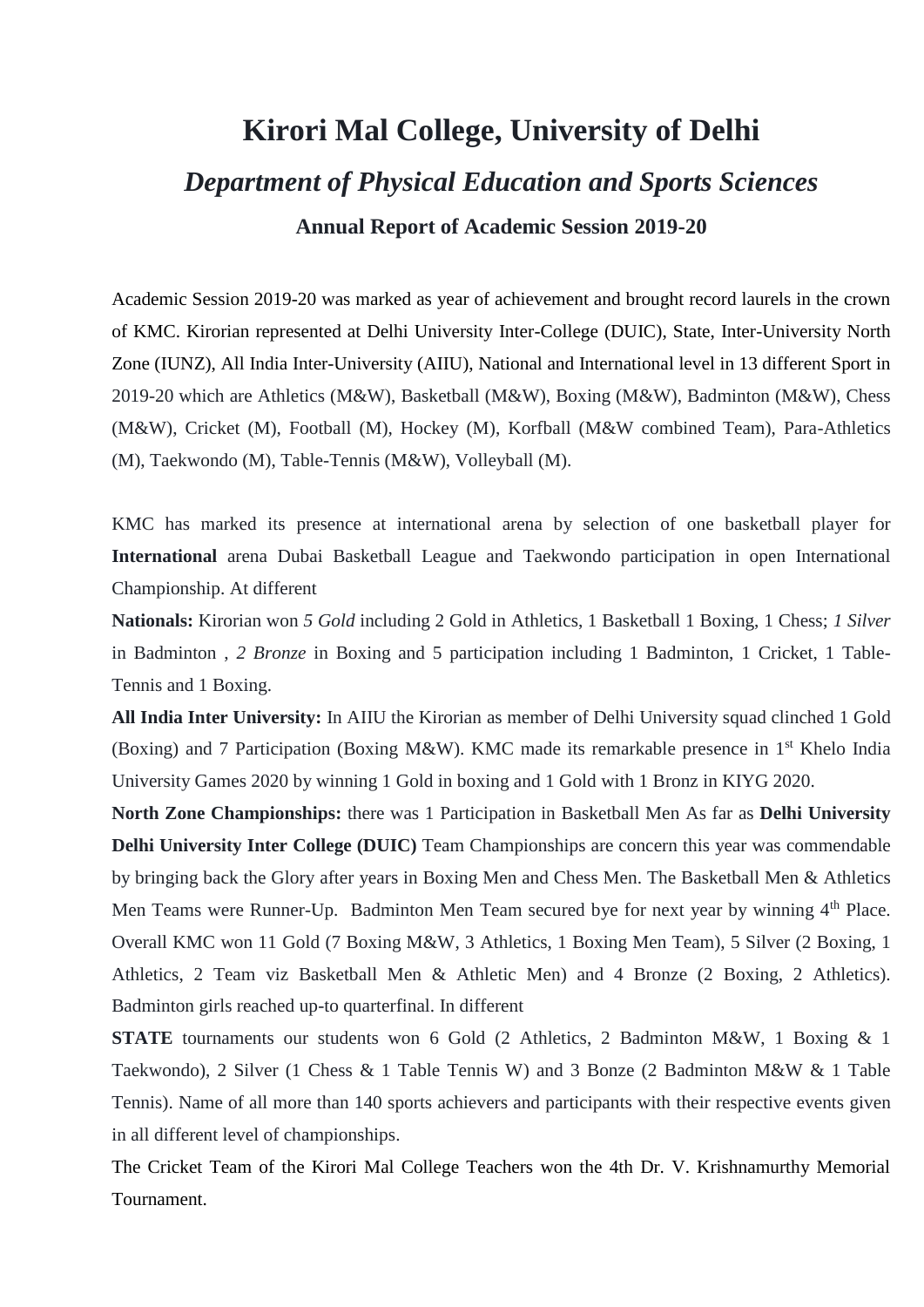This year Department of Physical Education and Sports Sciences conducted Delhi University Sports Trials for undergraduate admission 2019-20 in Athletics (M&W) and Boxing (M&W) and also organised Delhi University Inter-college Boxing (M&W) Championship which was widely covered by print, electronic as well as web media. Other then these Department faculties marked their presence in research and international resource person at National and International Level. Also coaches of the enhanced their qualification level as well as professional level.

The highlights of the sports achievement in this academic session are as follows:

#### **INTERNATIONAL ACHIEVERS:**

- **TAEKWONDO:** 5th Place 2nd India open International Taekwondo Championship 2019 held at Hydrabad **JAYANT CHAUHAN**
- **BASKETBALL:** Selected for Dubai Basketball League **HARSH RAO**

### **ATHLETICS (Men & Women):**

Suchak Sahu (Cap.), Subhadip Bag, Munafsar Chaudhary, Amar, Ashu Rana, Nitin Tuagi, Anuj Dixit, Subeet Pratap Singh, Lokesh Pal, Adarsh Teotia, Naeem, Aditya Singh

DELHI UNIVERSITY INTER COLLEGE 2019-2020:

| Gold in 4x100m Relay           | Amar Tyagi, Munafsar, Ashu Rana & Subhadip Bag, |  |
|--------------------------------|-------------------------------------------------|--|
| 200m                           | Subhadip Bag                                    |  |
| $800 \text{ m}$                | Nitin Tyagi                                     |  |
| <b>Silver in Discuss Throw</b> | Suchak Sahu                                     |  |
| Bronze in 400m                 | Subhadip Bag                                    |  |
| Long-Jump                      | Aditya Singh                                    |  |
|                                |                                                 |  |

Participation in 4x400m Relay:

| 10000m            | Anuj Dixit                               |
|-------------------|------------------------------------------|
| 5000 <sub>m</sub> | Anuj Dixit 4 <sup>th</sup> Place         |
| 20 km walk        | <b>Subeet Pratap Singh</b>               |
| $4x100$ m Relay   | Neha Chauhan, Monika, Muskan, Deepshikha |
| 100 m             | Neha Chauhan                             |

NATIONALS:

| Gold Open Nationals 4x400m Mixed Relay:           | Subhadip Bag, Munafsar                    |
|---------------------------------------------------|-------------------------------------------|
| Participation in RFYS 4x400 Relay                 | Ashu Rana, Amar Tyagi, Munafsar, Subhadip |
| RFYS 4x400 M Relay                                | Ashu Rana, Amar Tyagi, Munafsar, Subhadip |
| Jr. National & Jr. Federation Cup Participation : |                                           |
| 100m                                              | Ashu Rana                                 |
| Discuss Throw                                     | Suchak Sahu                               |
| 3000 <sub>m</sub>                                 | Anuj Dixit                                |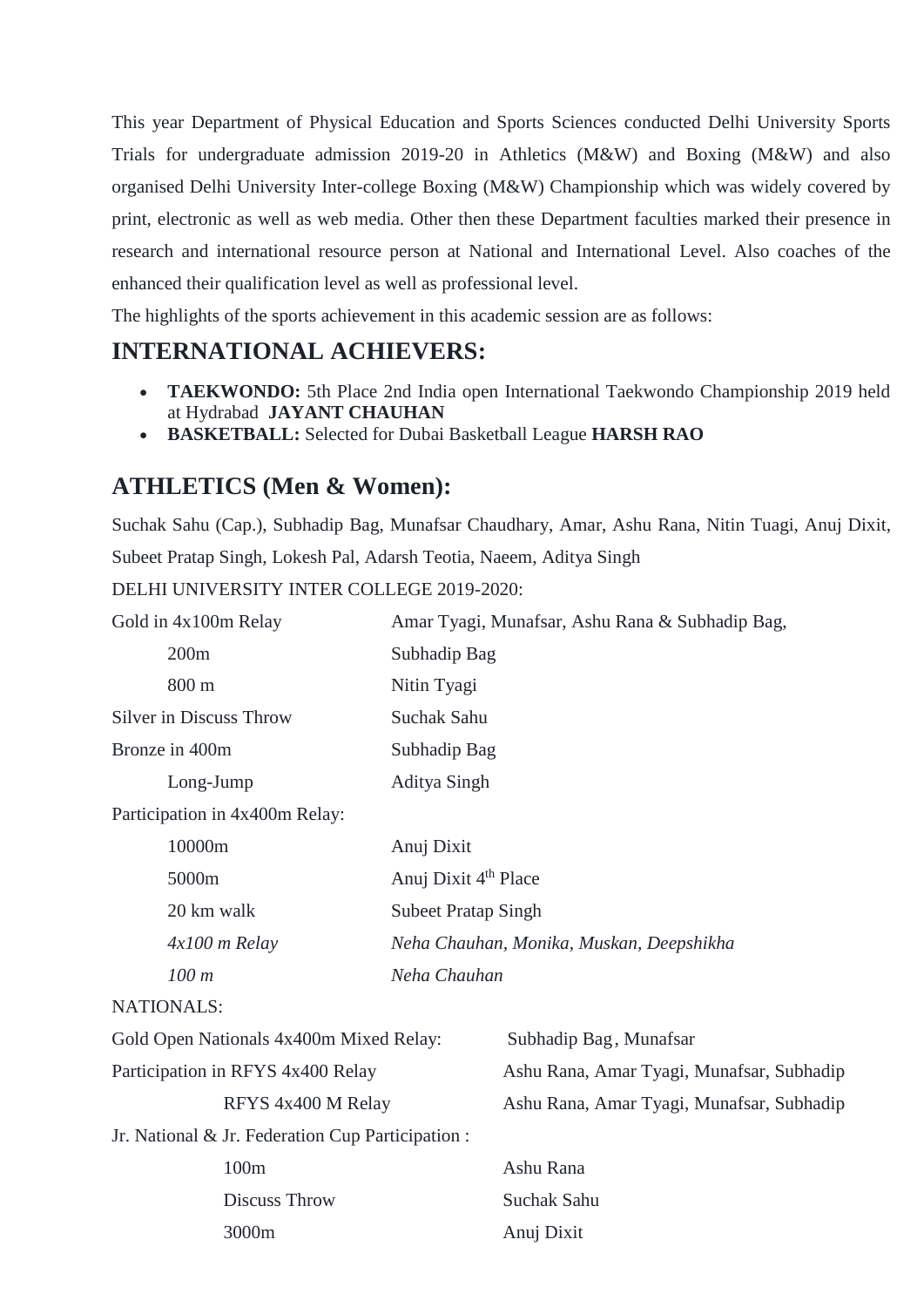#### **BOXING :**

(MEN) Harsh Rana (Captain) Sahil, Saurabh Chaudhary, Saurabh, Parvesh, Deepak, Arjun, Vinay, Harshit, Sidhharth, Gangesh, Rishab, Nadim.

(WOMEN) Himani (Captain for Delhi University Team Also) , Vernica

DELHI UNIVERSITY INTER COLLEGE 2019-2020

Team Champion: Boxing (Men)

Gold (7) Harsh Rana (91kg), Manvendra Singh (81kg), Ishmeet Singh (75kg), Satyam (63kg), Ankush(60kg), Akash Rawat (52kg), (WOMEN) Himani Tushir (48kg)

Silver (2) Aryaveer Chib (69kg), Ayush Negi(57kg)

Bronze (2) Rishab Rana (91+kg) (WOMEN) Varnika (75kg)

ALL INDIA INTER UNIVERSITY:

| Gold(1)          | Ishmeet Singh (75kg)                                     |
|------------------|----------------------------------------------------------|
| Participation(6) | Harsh Rana, Manvendra Singh, Satyam, Ankush, Akash Rawat |
|                  | (WOMEN) Himani Tushir (Captain of Delhi University Team) |

KHELO INDIA:

| Gold              | University Games Ishmeet Singh |            |  |
|-------------------|--------------------------------|------------|--|
|                   | Youth Games Harsh Rana         |            |  |
| Participation     | Youth Games Manvendra Singh    |            |  |
| NATIONALS: Silver |                                | Harsh Rana |  |
| <b>STATE:</b>     | Gold                           | Satyam     |  |

#### **BADMINTON:**

MEN: Nishchay (Captain), Sidhant Chopra, Chirag Seth, Himanshu Jaurwal, WOMEN: Adrita Buragohain (Captain), Kavya Gandhi, Rageshri Garg

## DELHI UNIVERSITY INTER COLLEGE 2019-2020 Men Team Secured 4<sup>th</sup> Place and Women Team Reached Ouarter final NATIONAL: Participation Sidhant Chopra, Chirag Seth, Kavya Gandhi, Rageshri Garg STATE: Gold Chirag Seth, Kavya Gandhi, Rageshri Garg Bronze Sidhant Chopra, Chirag Seth Participation Himanshu Jaurwal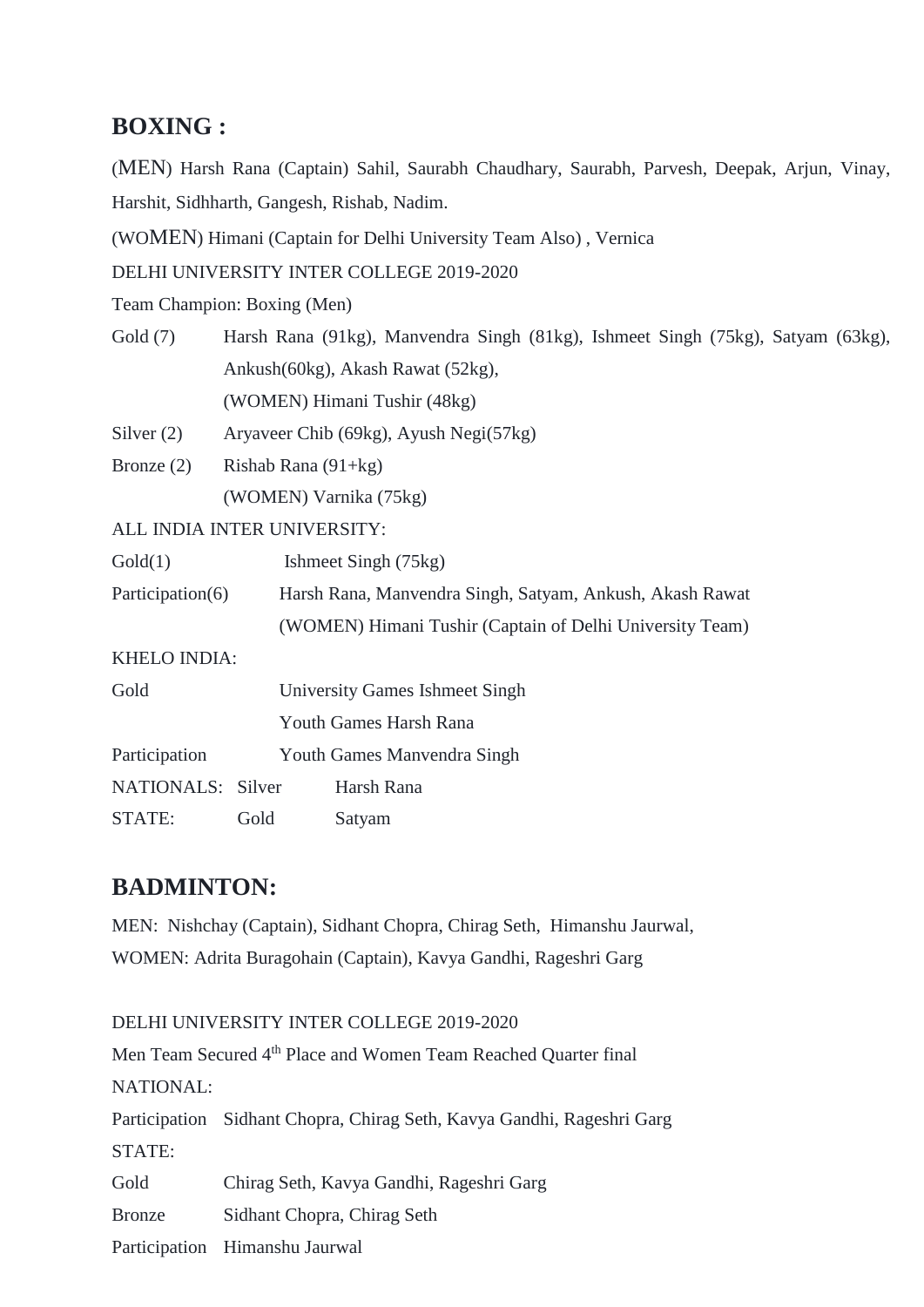#### **BASKETBALL**

MEN: Prince Tyagi (Captain) , Harsh Rao, Aakash Kumar, Manraj Singh, Anubhav Kumar, Vikrant Tiwari, Pankaj, Hitesh Kr. Goswami, Arpit Kaushik, Sanskar Nagpal, Lalit Singh rawat, Anshuman Manral,

WOMEN: Divyanshi Chadha (Captain), Kritika, Neeti Arora, Manvika Aneja, Monika, Deepshikha Pargai, Shivangi Bazad, Muskan Kapoor, Shreya Sahi, Poonam Kumawai, Aksharaa,

#### DELHI UNIVERSITY INTER COLLEGE 2019-2020

MEN Team Clinched Runner Up by giving tough fight whereas WOMEN Team Participated Men Team secured Silver in NBA Academy at Jaypee Greens Noida, Hindu Invitational, St Stephens Invitational and participated in KMC Invitational, LSR Invitational, Hansraj Invitational, JMC Invitational also Participated in DELHI SENIOR STATE

Women Team Participation in Delhi University Inter College 2019-2020, NSUI- Tournament, YMCA, KMC Invitational, SRCC Invitational, JMC Invitational, St. Stephens Invitational.

#### **CHESS**

MEN: Eshan H. Lawaniya (Captain), Rahul Lakshay Arora, Kshitiz Taneja, Aradhya Garg, Abhilash Sengupta

WOMEN: Princy (Captain),Anika Gupta, Mahi, Rishika, Tanvi, Vedanshi

DELHI UNIVERSITY INTER COLLEGE 2019-2020 Men Team became CHAMPIONS by securing 1st Position Women Team Secured 4th Place

**NATIONAL** Gold Aradhya Garg Participation Lakshay

**STATE** Silver Eshan , Anika Gupta

Chess players secured place and participated as player/arbiter in Sportech, West Asian Junior, International Blitz Competition, DCA FIDE Rated Chess Championship, Zeki Dolphin Chess Tournament etc.